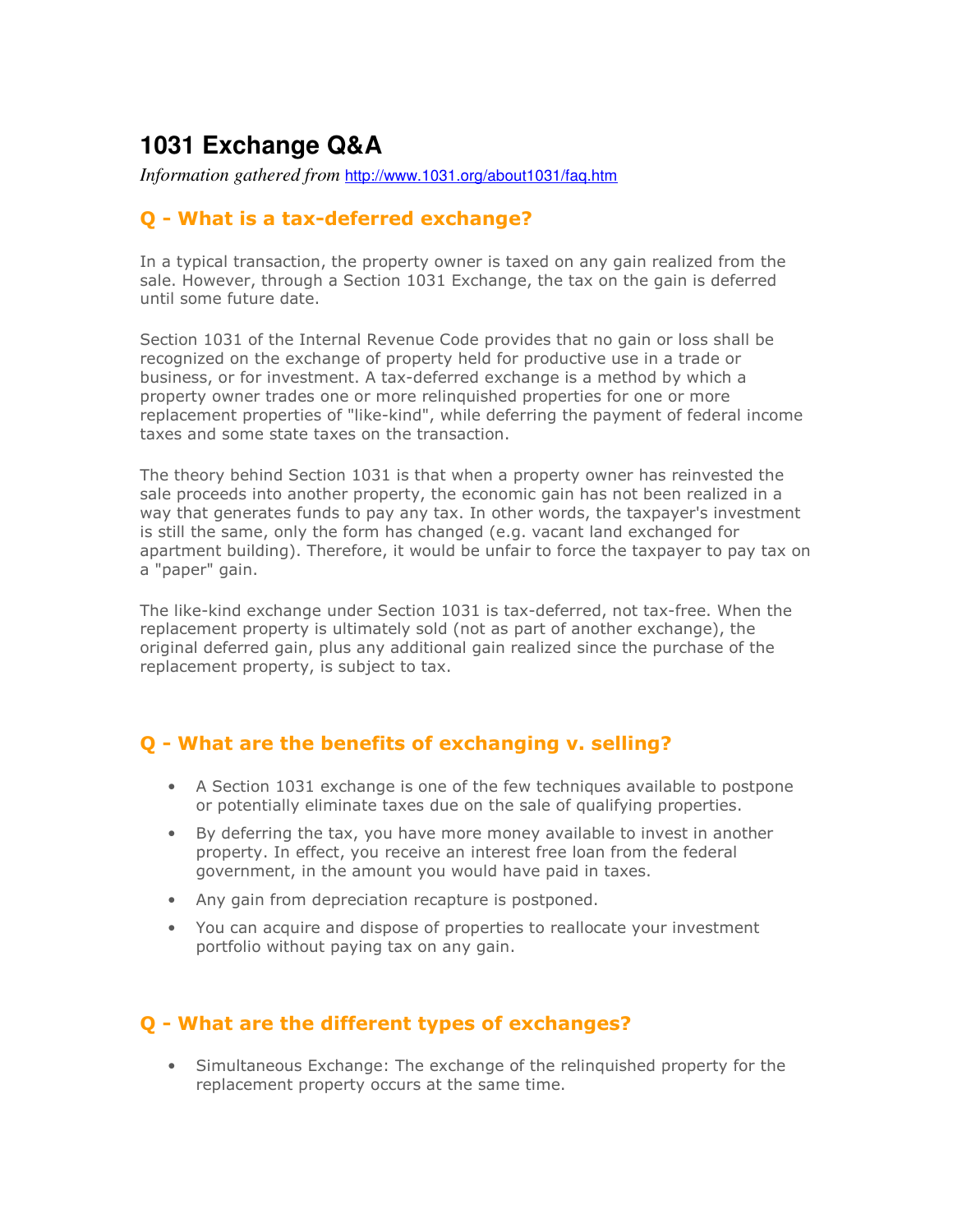- Delayed Exchange: This is the most common type of exchange. A Delayed Exchange occurs when there is a time gap between the transfer of the Relinquished Property and the acquisition of the Replacement Property. A Delayed Exchange is subject to strict time limits, which are set forth in the Treasury Regulations.
- Build-to-Suit (Improvement or Construction) Exchange: This technique allows the taxpayer to build on, or make improvements to, the replacement property, using the exchange proceeds.
- Reverse Exchange: A situation where the replacement property is acquired prior to transferring the relinquished property. The IRS has offered a safe harbor for reverse exchanges, as outlined in Rev. Proc. 2000-37, effective September 15, 2000. These transactions are sometimes referred to as "parking arrangements" and may also be structured in ways which are outside the safe harbor.
- Personal Property Exchange: Exchanges are not limited to real property. Personal property can also be exchanged for other personal property of likekind or like-class.

# Q - What are the requirements for a valid exchange?

- Qualifying Property Certain types of property are specifically excluded from Section 1031 treatment: property held primarily for sale; inventories; stocks, bonds or notes; other securities or evidences of indebtedness; interests in a partnership; certificates of trusts or beneficial interest; and choses in action. In general, if property is not specifically excluded, it can qualify for taxdeferred treatment.
- Proper Purpose Both the relinquished property and replacement property must be held for productive use in a trade or business or for investment. Property acquired for immediate resale will not qualify. The taxpayer's personal residence will not qualify.
- Like Kind Replacement property acquired in an exchange must be "like-kind" to the property being relinquished. All qualifying real property located in the United States is like-kind. Personal property that is relinquished must be either like-kind or like-class to the personal property which is acquired. Property located outside the United States is not like-kind to property located in the United States.

# Q - What are the general guidelines to follow in order for a taxpayer to defer all the taxable gain?

- The value of the replacement property must be equal to or greater than the value of the relinquished property.
- The equity in the replacement property must be equal to or greater than the equity in the relinquished property.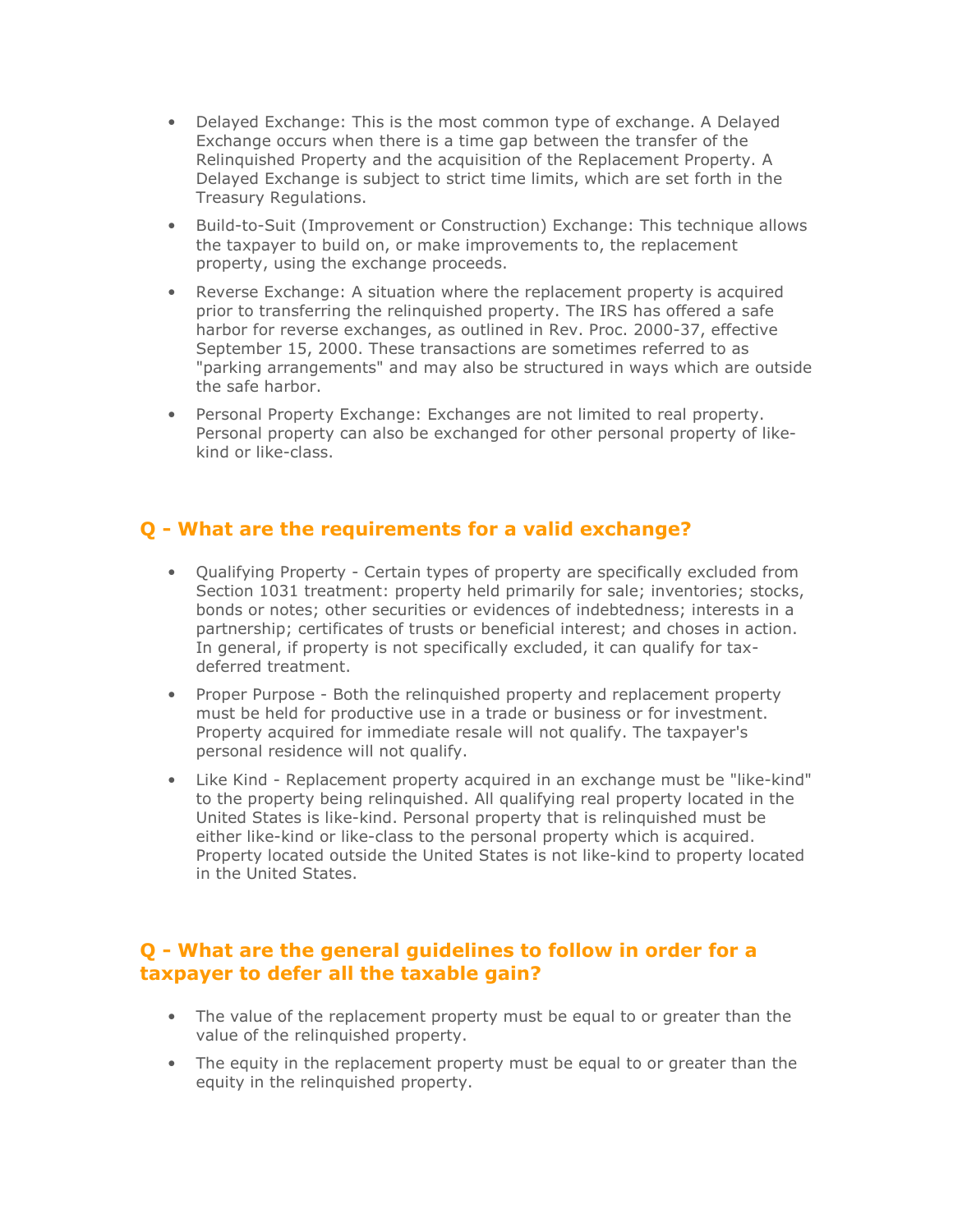- The debt on the replacement property must be equal to or greater than the debt on the relinquished property.
- All of the net proceeds from the sale of the relinquished property must be used to acquire the replacement property.

# Q - When can I take money out of the exchange account?

Once the money is deposited into an exchange account, funds can only be withdrawn in accordance with the Regulations. The taxpayer cannot receive any money until the exchange is complete. If you want to receive a portion of the proceeds in cash, this must be done before the funds are deposited with the Qualified Intermediary.

#### Q - Can the replacement property eventually be converted to the taxpayer's primary residence or a vacation home?

Yes, but the holding requirements of Section 1031 must be met prior to changing the primary use of the property. The IRS has no specific regulations on holding periods. However, many experts feel that to be on the safe side, the taxpayer should hold the replacement property for a proper use for a period of at least one year.

If the owner later on wants to take advantage of the home owner's exemption (up to \$250,000 or \$500,000 for a couple), there is now a five year holding period requirement.

# Q - What is a Qualified Intermediary (QI)?

A Qualified Intermediary is an independent party who facilitates tax-deferred exchanges pursuant to Section 1031 of the Internal Revenue Code. The QI cannot be the taxpayer or a disqualified person.

- Acting under a written agreement with the taxpayer, the QI acquires the relinquished property and transfers it to the buyer.
- The QI holds the sales proceeds, to prevent the taxpayer from having actual or constructive receipt of the funds.
- Finally, the QI acquires the replacement property and transfers it to the taxpayer to complete the exchange within the appropriate time limits.

# Q - Why is a Qualified Intermediary needed?

The exchange ends the moment the taxpayer has actual or constructive receipt (i.e. direct or indirect use or control) of the proceeds from the sale of the relinquished property. The use of a QI is a safe harbor established by the Treasury Regulations. If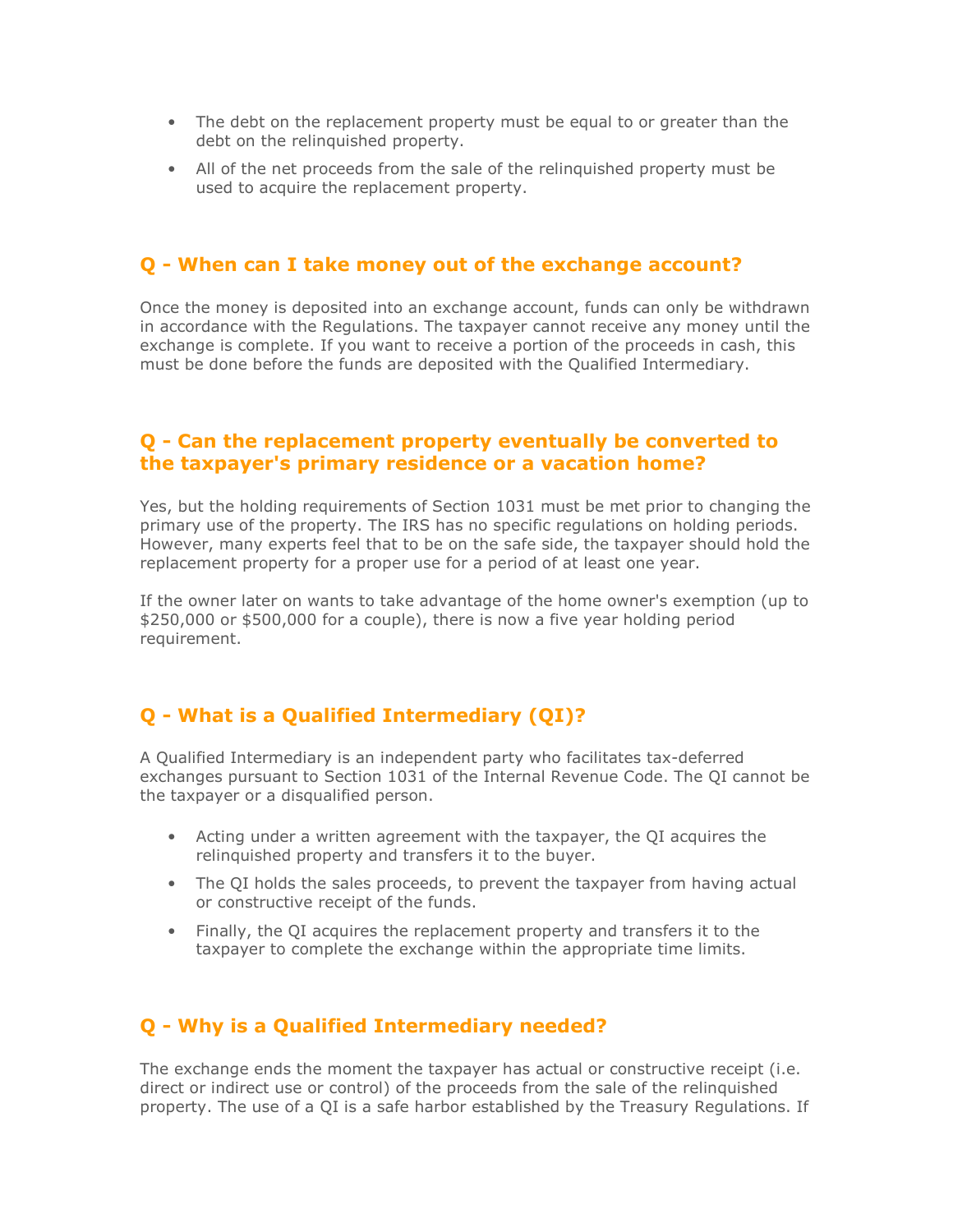the taxpayer meets the requirements of this safe harbor, the IRS will not consider the taxpayer to be in receipt of the funds. The sale proceeds go directly to the QI, who holds them until they are needed to acquire the replacement property. The QI then delivers the funds directly to the closing agent.

# Q - Can the taxpayer just sell the relinquished property and put the money in a separate bank account, only to be used for the purchase of the replacement property?

The IRS regulations are very clear. The taxpayer may not receive the proceeds or take constructive receipt of the funds in any way, without disqualifying the exchange.

# Q - If the taxpayer has already signed a contract to sell the relinquished property, is it too late to start a tax-deferred exchange?

No, as long as the taxpayer has not transferred title, or the benefits and burdens of the relinquished property, she can still set up a tax-deferred Exchange. Once the closing occurs, it is too late to take advantage of a Section 1031 tax-deferred exchange (even if the taxpayer has not cashed the proceeds check).

# Q - Does the Qualified Intermediary actually take title to the properties?

No, not in most situations. The IRS regulations allow the properties to be deeded directly between the parties, just as in a normal sale transaction. The taxpayer's interests in the property purchase and sale contracts are assigned to the QI. The QI then instructs the property owner to deed the property directly to the appropriate party (for the relinquished property, its buyer; for the replacement property, taxpayer).

# Q - What are the time restrictions on completing a Section 1031 exchange?

A taxpayer has 45 days after the date that the relinquished property is transferred to properly identify potential replacement properties. The exchange must be completed by the date that is 180 days after the transfer of the relinquished property, or the due date of the taxpayer's federal tax return for the year in which the relinquished property was transferred, whichever is earlier. Thus, for a calendar year taxpayer, the exchange period may be cut short for any exchange that begins after October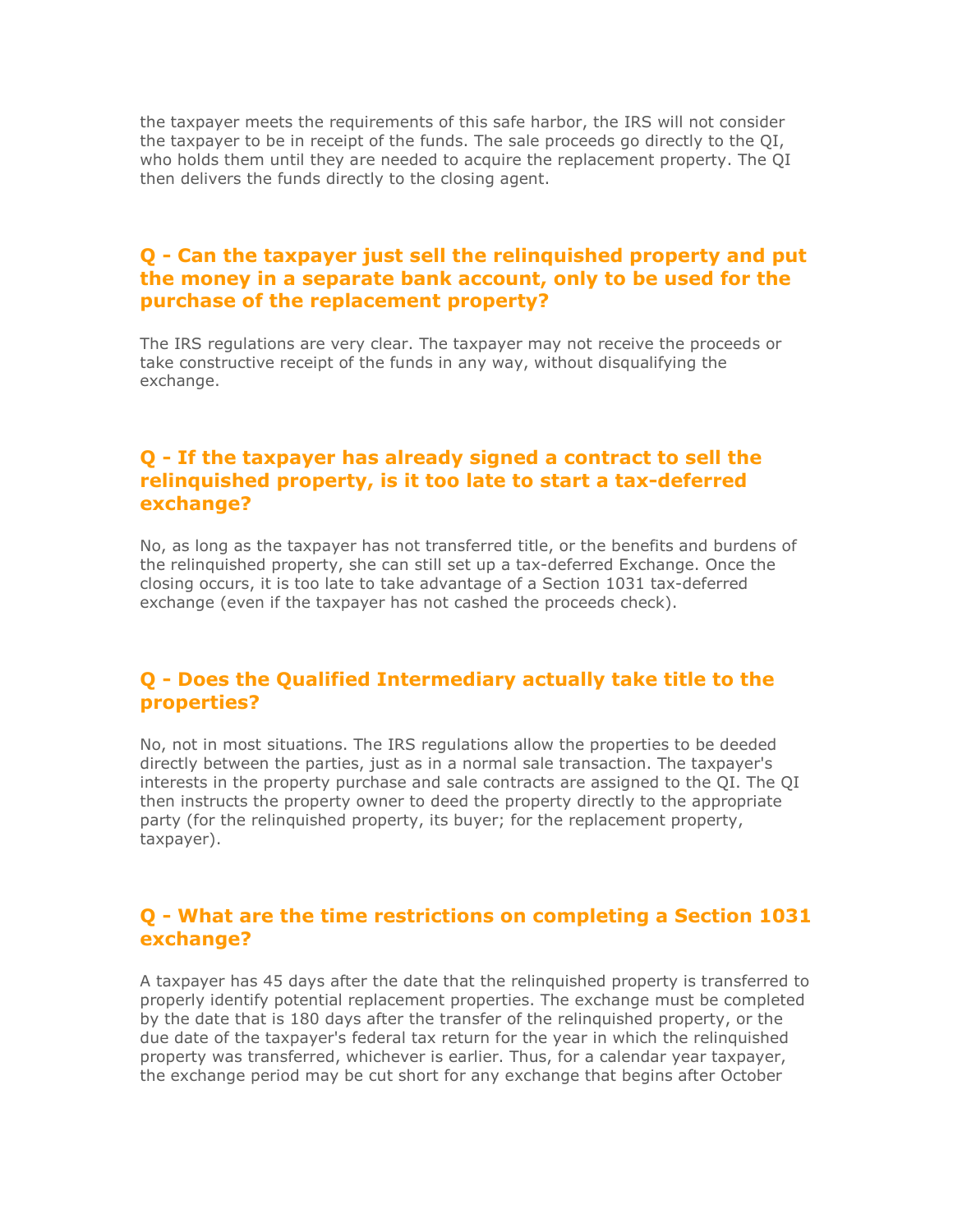17th. However, the taxpayer can get the full 180 days, by obtaining an extension of the due date for filing the tax return.

# Q - What if the taxpayer cannot identify any replacement property within 45 days, or close on a replacement property before the end of the exchange period?

Unfortunately, there are no extensions available. If the taxpayer does not meet the time limits, the exchange will fail and the taxpayer will have to pay any taxes arising from the sale of the relinquished property, unless the IRS has expressly granted extensions in specified disaster area(s).

## Q - Is there any limit to the number of properties that can be identified?

There are three rules that limit the number of properties that can be identified. The taxpayer must meet the requirements of at least one of these rules:

- 3-Property Rule: The taxpayer may identify up to 3 potential replacement properties, without regard to their value; or
- 200% Rule: Any number of properties may be identified, but their total value cannot exceed twice the value of the relinquished property, or
- 95% Rule: The taxpayer may identify as many properties as he wants, but before the end of the exchange period the taxpayer must acquire replacement properties with an aggregate fair market value equal to at least 95% of the aggregate fair market value of all the identified properties.

# Q - What are the requirements to properly identify replacement property?

Potential replacement property must be identified in a writing, signed by the taxpayer, and delivered to a party to the exchange who is not considered a "disqualified person". A "disqualified" person is any one who has a relationship with the taxpayer that is so close that the person is presumed to be under the control of the taxpayer. Examples include blood relatives, and any person who is or has been the taxpayer's attorney, accountant, investment banker or real estate agent within the two years prior to the closing of the relinquished property. The identification cannot be made orally.

#### Q - Are Section 1031 Exchanges limited only to real estate?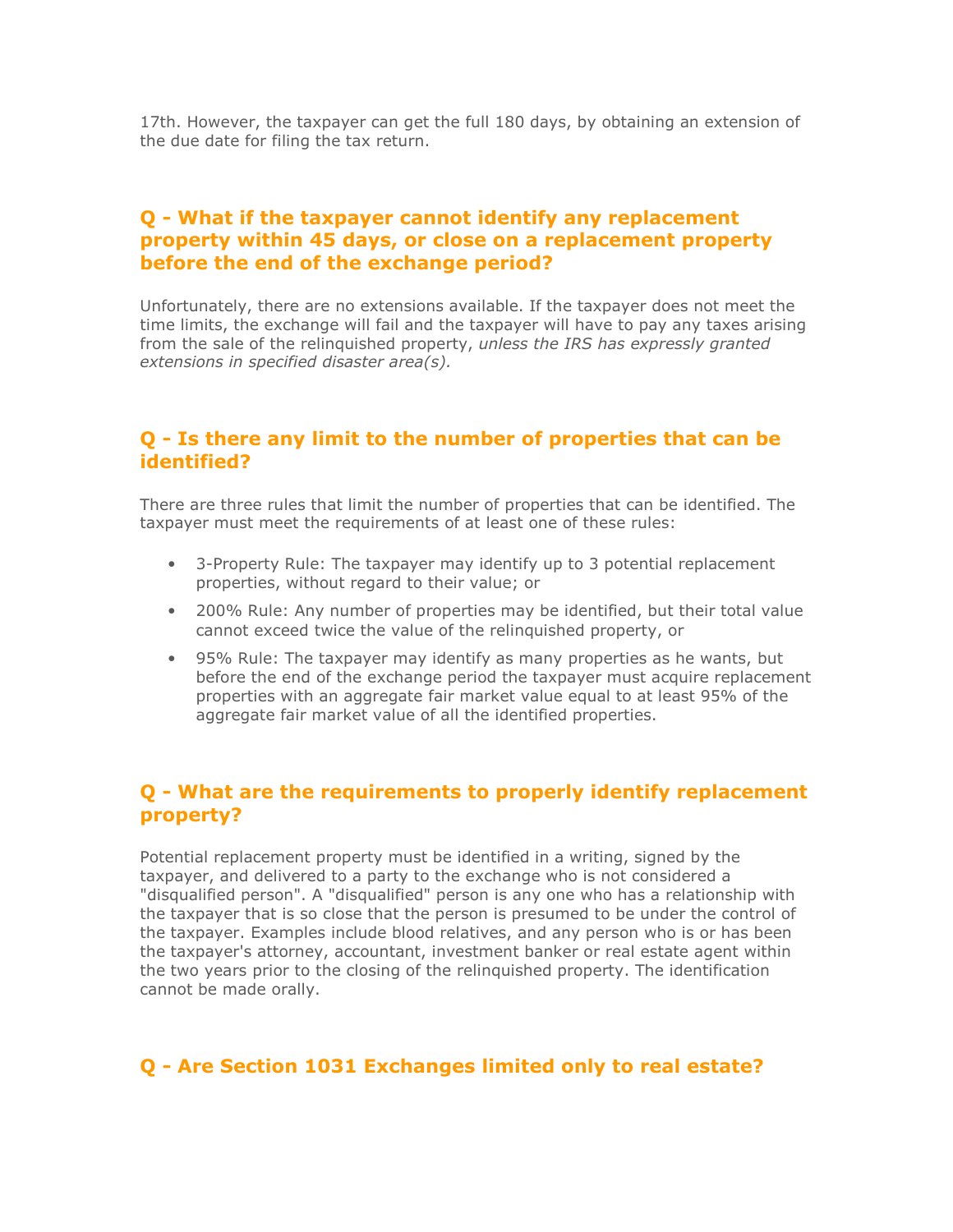No. Any property that is held for productive use in a trade or business, or for investment, may qualify for tax-deferred treatment under Section 1031. In fact, many exchanges are "multi-asset" exchanges, involving both real property and personal property.

#### Q - What is a "multi-asset" exchange?

A multi-asset exchange involves both real and personal property. For example, the sale of a hotel will typically include the underlying land and buildings, as well as the furnishings and equipment. If the taxpayer wants to exchange the hotel for a similar property, he would exchange the land and buildings as one part of the exchange. The furnishings and equipment would be separated into groups of like-kind or likeclass property, with the groups of relinquished property being exchanged for groups of replacement property.

Although the definition of like-kind is much narrower for personal property and business equipment, careful planning will allow the taxpayer to enjoy the benefits of an exchange for the entire relinquished property, not just for the real estate portion.

#### Q - What is a reverse exchange?

A reverse exchange, sometimes called a "parking arrangement," occurs when a taxpayer acquires a Replacement Property before disposing of their Relinquished Property. A "pure" reverse exchange, where the taxpayer owns both the Relinquished and Replacement properties at the same time, is not allowed. The actual acquisition of the "parked" property is done by an Exchange Accommodation Titleholder (EAT) or parking entity.

#### Q - Is a reverse exchange permissible?

Yes. Although the Treasury Regulations still do not apply to reverse exchanges, the IRS issued "safe harbor" guidelines for reverse exchanges on September 15th, 2000, in Revenue Procedure 2000-37. Compliance with the safe harbor creates certain presumptions that will enable the transaction to qualify for Section 1031 tax-deferred exchange treatment.

#### Q - How does a reverse exchange work?

In a typical reverse (or "parking") exchange, the "Exchange Accommodation Titleholder" (EAT) takes title to ("parks") the replacement property and holds it until the taxpayer is able to sell the relinquished property. The taxpayer then exchanges with the EAT, who now owns the replacement property. An exchange structured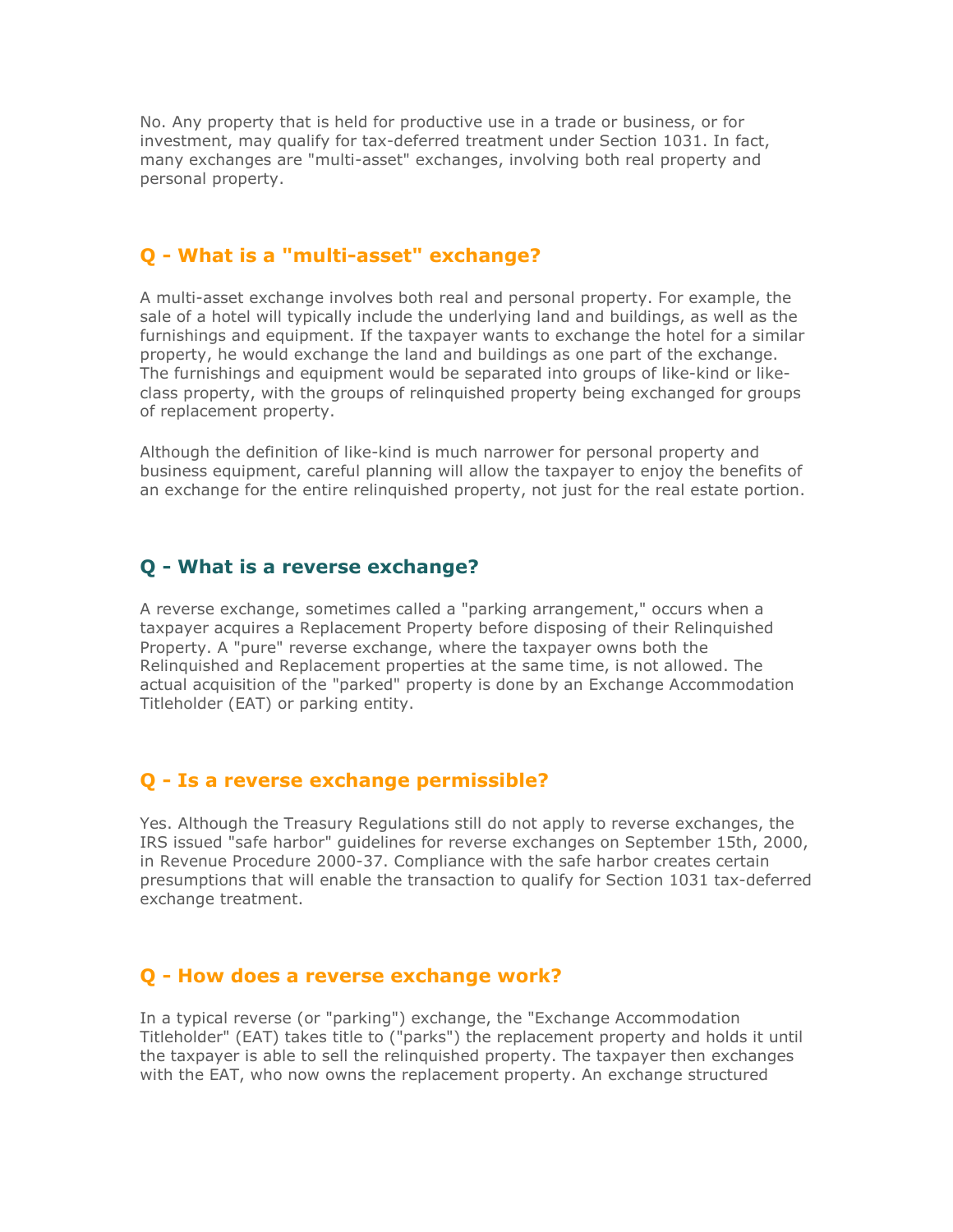within the safe harbor of Rev. Proc. 2000-37 cannot have a parking period that goes beyond 180 days.

#### Q - What happens if the exchange cannot be completed within 180 days?

If the reverse exchange period exceeds 180 days, then the exchange is outside the safe harbor of Rev. Proc. 2000-37. With careful planning, it is possible to structure a reverse exchange that will go beyond 180 days, but the taxpayer will lose the presumptions that accompany compliance with the safe harbor.

# Q - Can the proceeds from the relinquished property be used to make improvements to the improvements to the replacement property?

Yes. This is known as a Build-to-Suit or Construction or Improvement Exchange. It is similar in concept to a reverse exchange. The taxpayer is not permitted to build on property she already owns. Therefore, an unrelated party or parking entity must take title to the replacement property, make the improvements, and convey title to the taxpayer before the end of the exchange period.

#### Q- What is the difference between "realized" gain and "recognized" gain?

Realized gain is the increase in the taxpayer's economic position as a result of the exchange. In a sale, tax is paid on the realized gain. Recognized gain is the taxable gain. Recognized gain is the lesser of realized gain or the net boot received.

#### Q - What is Boot?

Boot is any property received by the taxpayer in the exchange which is not like-kind to the relinquished property. Boot is characterized as either "cash" boot or "mortgage" boot. Realized Gain is recognized to the extent of net boot received.

#### Q - What is Mortgage Boot?

Mortgage Boot consists of liabilities assumed or given up by the taxpayer. The taxpayer pays mortgage boot when he assumes or places debt on the replacement property. The taxpayer receives mortgage boot when he is relieved of debt on the